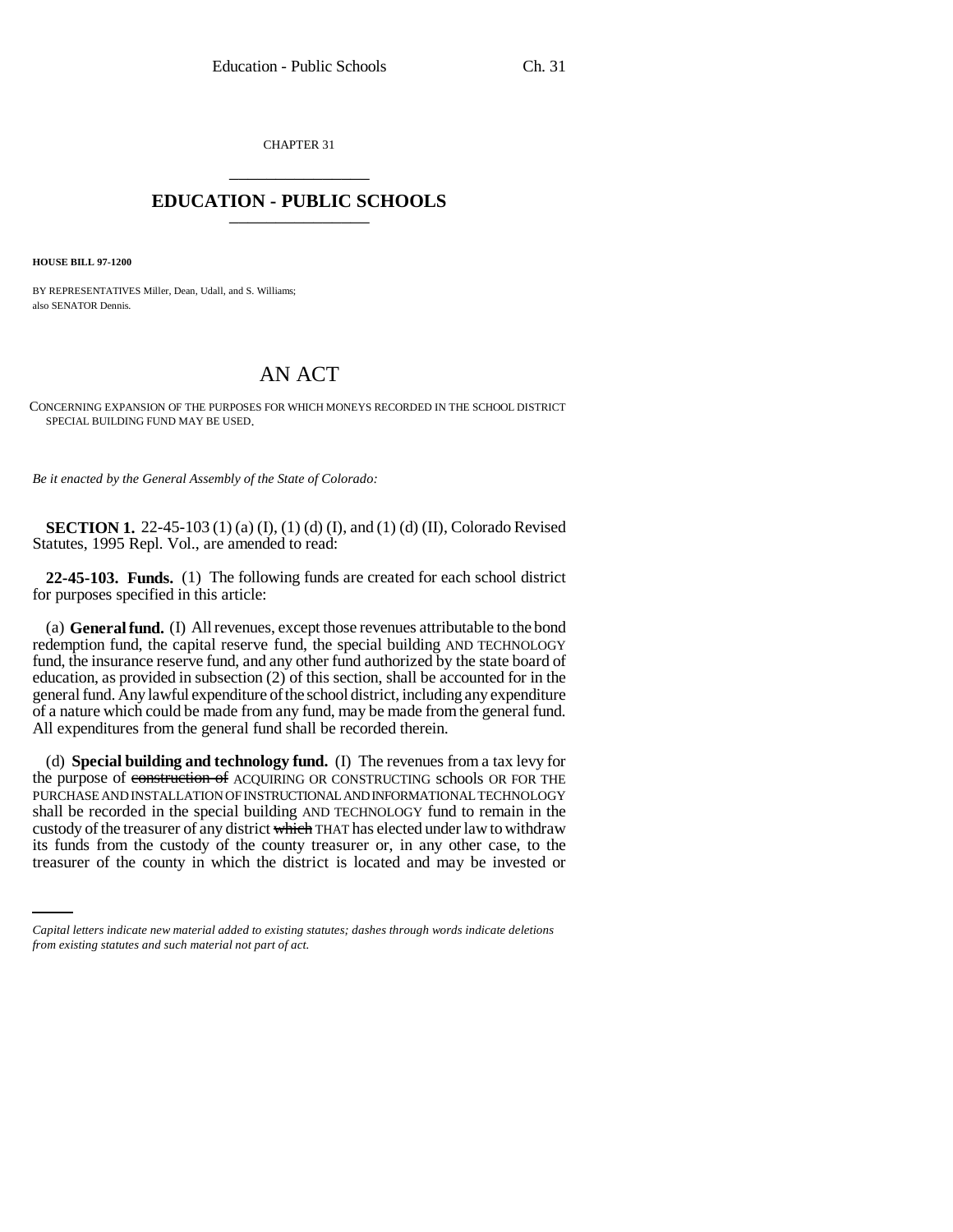deposited by such district or county treasurer pursuant to the provisions of sections 24-75-601.1, 24-75-602, and 24-75-603, C.R.S. Expenditures from the fund shall be limited to acquisition of ACQUIRING land, and construction of ACQUIRING OR CONSTRUCTING structures, thereon AND PURCHASING AND INSTALLING INSTRUCTIONAL AND INFORMATIONAL TECHNOLOGY, INCLUDING EXPENDITURES FOR SOFTWARE AND STAFF TRAINING RELATED TO THE NEW TECHNOLOGY.

(II) Expenditures from the fund shall be authorized by a resolution adopted by the board of education of a school district at any regular or special meeting of the board. The resolution shall specifically set forth the purpose of the expenditure, the estimated total cost of the project, and the location of the land to be acquired, or the structure to be ACQUIRED OR constructed, OR THE NATURE OF THE INSTRUCTIONAL AND INFORMATIONAL TECHNOLOGY TO BE ACQUIRED. Such resolution shall constitute authorization to the treasurer of any district which THAT has elected under law to withdraw its funds from the custody of the county treasurer or, in any other case, to the treasurer of the county in which the district is located for application of the funds under his OR HER control to the specified expenditure.

**SECTION 2.** 22-40-102 (1) (b) (I), (1.5) (a), and (1.5) (d), Colorado Revised Statutes, 1995 Repl. Vol., are amended to read:

**22-40-102. Certification - tax revenues.** (1) (b) (I) In accordance with the schedule prescribed by section 39-5-128, C.R.S., the board of education of each school district shall certify to the board of county commissioners of the county wherein said school district is located the separate amounts necessary, in the judgment of said board of education, to be raised from levies against the valuation for assessment of all taxable property located within the boundaries of said school district for its general, bond redemption, transportation, and special building AND TECHNOLOGY funds to defray its expenditures therefrom during its then current fiscal year.

(1.5) (a) The board of education of any school district, at a special election called for the purpose, shall submit to the eligible electors of the district the question of whether to impose a mill levy of a stated amount for the special building AND TECHNOLOGY fund or to increase the mill levy for the special building AND TECHNOLOGY fund by a stated amount, which levy shall not exceed ten mills in any year or exceed three years in duration. When a mill levy for more than one year has been approved, the board of education of any school district may, without calling an election, decrease the amount or duration of the mill levy in the second or third year.

(d) If a majority of the votes cast at the election are in favor of the question, the mill levy of the district for the special building AND TECHNOLOGY fund shall be as so approved by the eligible electors of the district, and taxes may be levied for the special building AND TECHNOLOGY fund of the district as so approved.

**SECTION 3.** 22-44-112 (2) (a), Colorado Revised Statutes, 1995 Repl. Vol., is amended to read:

**22-44-112. Transfer of moneys.** (2) (a) A board of education may transfer by resolution any unencumbered moneys from one fund to another, except the capital reserve fund, the insurance reserve fund, the transportation fund, the special building